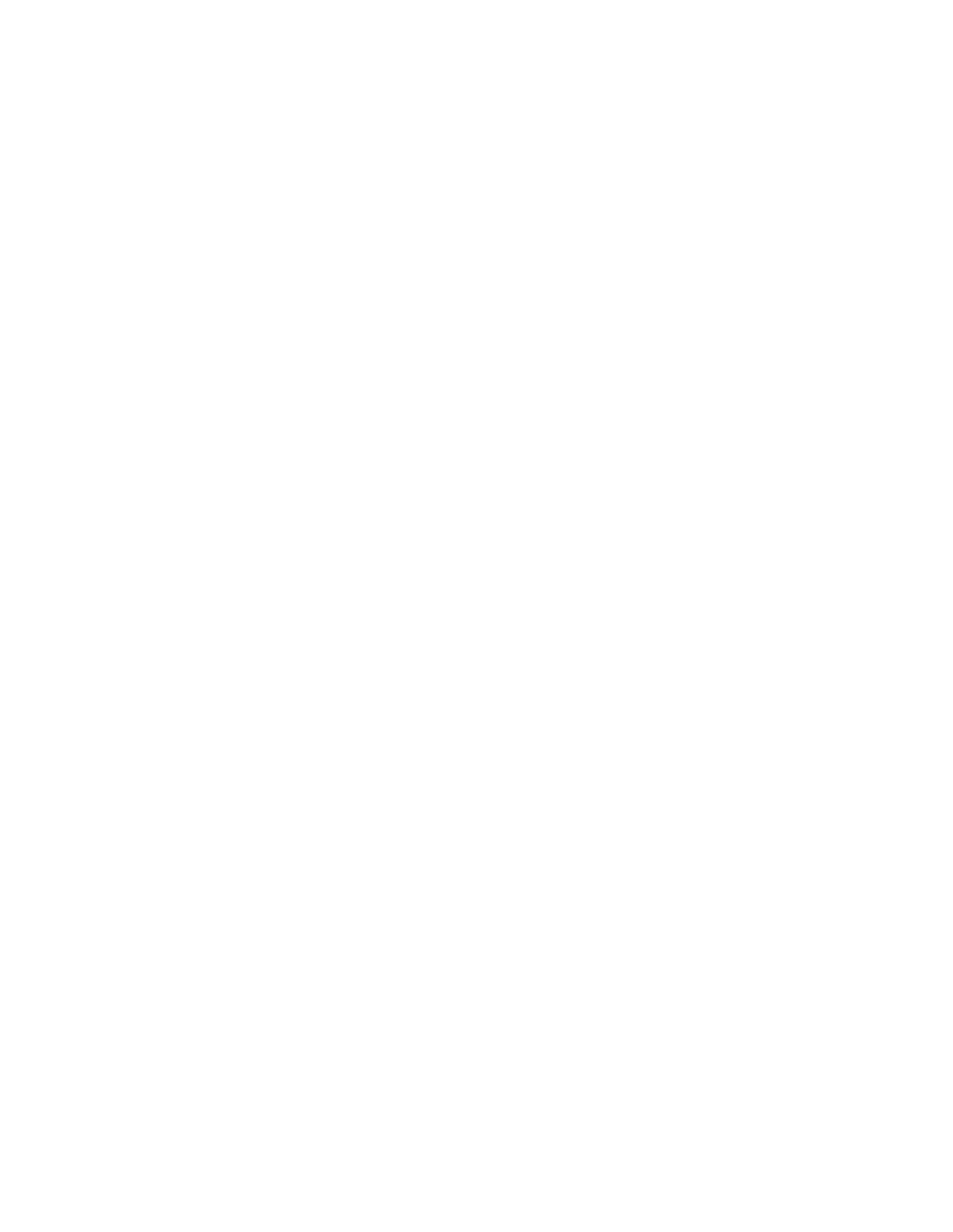## **HITRANS RISK REGISTER**

| <b>DATE</b> | 07-Mar-11                                                                                                |                                                                                                                                                                                                     |                 |                   |                         |                                                                                                      |   |                   |             |                                      |                                                                                                                                                          |
|-------------|----------------------------------------------------------------------------------------------------------|-----------------------------------------------------------------------------------------------------------------------------------------------------------------------------------------------------|-----------------|-------------------|-------------------------|------------------------------------------------------------------------------------------------------|---|-------------------|-------------|--------------------------------------|----------------------------------------------------------------------------------------------------------------------------------------------------------|
|             |                                                                                                          |                                                                                                                                                                                                     | <b>Inherent</b> |                   |                         | <b>Residual</b>                                                                                      |   |                   |             |                                      |                                                                                                                                                          |
| Ref         | Detail                                                                                                   | Nature of Risk                                                                                                                                                                                      |                 | Impact Likelihood |                         | Risk Controls                                                                                        |   | Impact Likelihood | <b>Risk</b> | Owner                                | Actions                                                                                                                                                  |
|             | 100 Strategic Risks - RTS delivery                                                                       |                                                                                                                                                                                                     |                 |                   |                         |                                                                                                      |   |                   |             |                                      |                                                                                                                                                          |
| 101         | Stakeholders may not<br>focus efforts towards<br>delivery of the RTS                                     | <b>Political - Councils and</b><br>local public sector<br>stakeholders may focus on<br>local Single Output<br>Agreement commitments,<br>and Governments on<br>national priorities in other<br>areas | 5               | 4                 | H.                      | 1. monitoring systems<br>in place to review and<br>report on success in<br>delivering RTS            | 5 | $\mathsf 3$       | н           | Director/<br>Board                   | 1. HITRANS lobbies<br>for refocusing of<br>national funding to<br>provide element for<br>regional projects                                               |
|             |                                                                                                          |                                                                                                                                                                                                     |                 |                   |                         | 2. RTP makes case<br>for transport<br>interventions and<br>actions through CPP                       |   |                   |             | Director                             | 2. HITRANS<br>continues to engage<br>with CPPs and<br>Development<br><b>Planning Authorities</b><br>promoting case for a<br>strategic transport<br>focus |
| 102         | Funding may not be<br>available to delivery<br>necessary interventions<br>to deliver strategy by<br>2022 | <b>Financial/ political</b>                                                                                                                                                                         | $\overline{4}$  | 5                 | $\overline{H}$          | 1. RTP looks for<br>alternative sources of<br>match funding                                          | 4 | 4                 | н           | Director<br>/Board                   | 1. HITRANS<br>continues to engage<br>with CPPs and<br>Development<br><b>Planning Authorities</b><br>promoting case for a<br>strategic transport          |
|             |                                                                                                          |                                                                                                                                                                                                     |                 |                   |                         | 2. RTP makes case<br>for transport<br>interventions and<br>actions to<br>Government                  |   |                   |             |                                      | focus                                                                                                                                                    |
| 103         | Case for delivery of RTS<br>not made and reinforced                                                      | political                                                                                                                                                                                           | 5               | 4                 | $\overline{\mathsf{H}}$ | 1. development of<br>effective publicity<br>through website and<br>press releases and<br>newsletters | 5 | 3                 | M           | Director/<br>chair and<br>Vice Chair |                                                                                                                                                          |
|             |                                                                                                          |                                                                                                                                                                                                     |                 |                   |                         | 2. Chair and Vice<br>Chair to promote case<br>with Government,<br>business and Council<br>leaders    |   |                   |             |                                      |                                                                                                                                                          |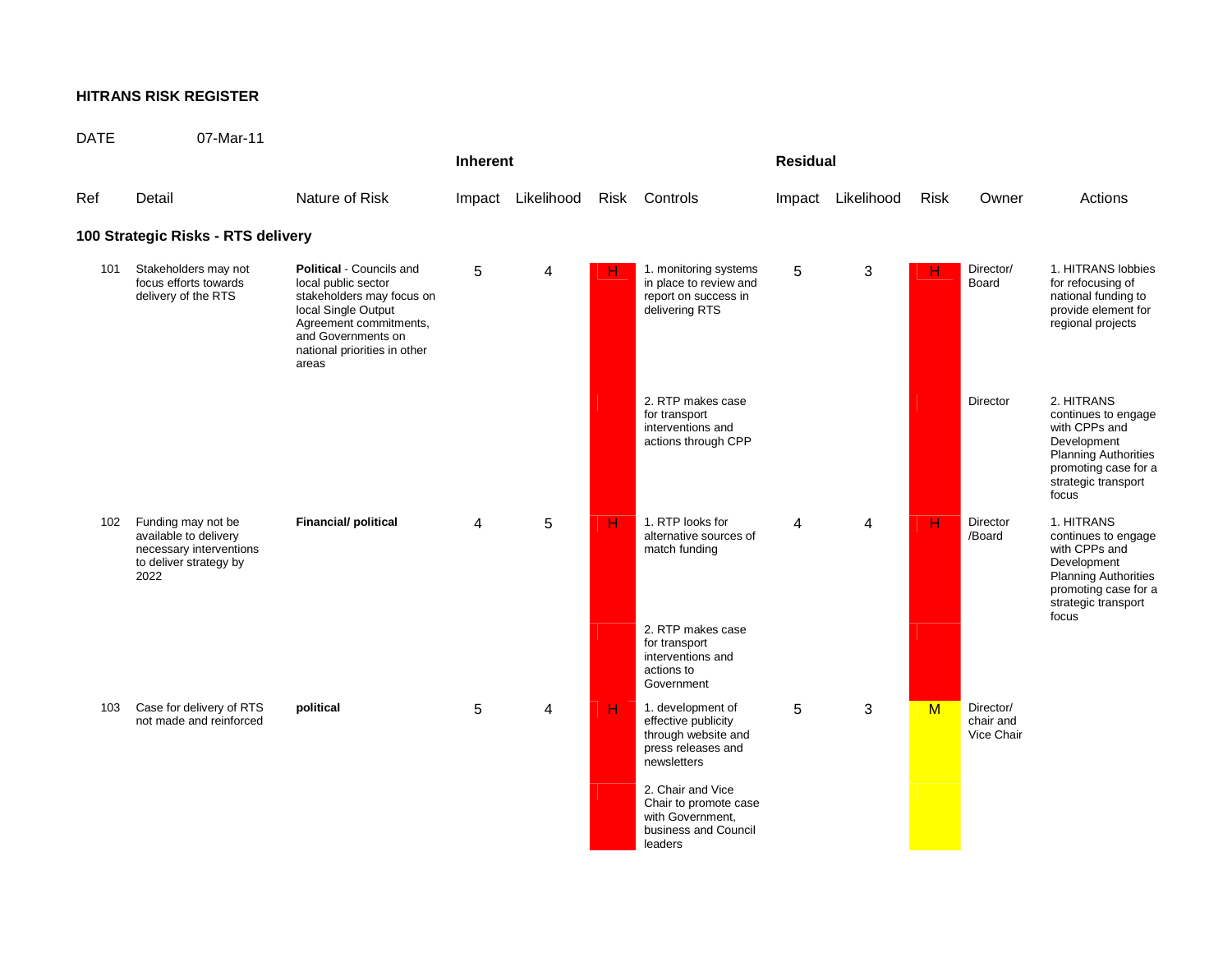# **200 Management and Operational Risks**

| 201 | Inadequate staff<br>resource available to<br>carry out actions agreed<br>by Board                                            | HR/ financial          | 5 | 3 | M                       | 1. HR support in<br>employing optimum<br>staff compliment                                                                             | 4 |   |   | Director                        | 1. PDRs undertaken<br>and workload<br>reviewed                 |
|-----|------------------------------------------------------------------------------------------------------------------------------|------------------------|---|---|-------------------------|---------------------------------------------------------------------------------------------------------------------------------------|---|---|---|---------------------------------|----------------------------------------------------------------|
|     |                                                                                                                              |                        |   |   |                         | 2. Staff training and<br>development                                                                                                  |   |   |   |                                 |                                                                |
| 202 | Failure of IT systems                                                                                                        | technical              | 4 | 3 | $\overline{\mathsf{M}}$ | 1. good IT support<br>systems                                                                                                         | 4 | 1 |   | Director                        | 1. Employment of<br>effective IT support<br>services           |
|     |                                                                                                                              |                        |   |   |                         | 2. effective backup<br>arrangements for<br>hardware and files                                                                         |   |   |   |                                 | 2. Programmed<br>approach to<br>replacement of IT<br>equipment |
|     |                                                                                                                              |                        |   |   |                         | 3. systematic updates<br>to server, laptops and<br>website                                                                            |   |   |   |                                 |                                                                |
| 203 | Actions taken on behalf<br>of HITRANS exposes<br>Partnership to corporate<br>or financial liability                          | operational/ financial | 5 | 2 | $\overline{\mathsf{M}}$ | 1. rules of delegation<br>from Board                                                                                                  | 5 | 1 |   | Director/<br>Finance<br>manager | Regular reviews of<br>Financial and<br><b>Contract Systems</b> |
|     |                                                                                                                              |                        |   |   |                         | 2. Service<br>procurement and<br>monitoring<br>arrangements in place                                                                  |   |   |   |                                 |                                                                |
| 204 | Reliance on knowledge<br>and actions of<br>individuals may result in<br>business failure if they<br>leave or are unavailable | <b>Human Resources</b> | 5 | 4 | н                       | 1. HR procurement<br>arrangements and<br>employment<br>conditions adequate<br>to retain staff and<br>replace individuals if<br>needed | 5 | 3 | M | Director/<br>HR support         |                                                                |